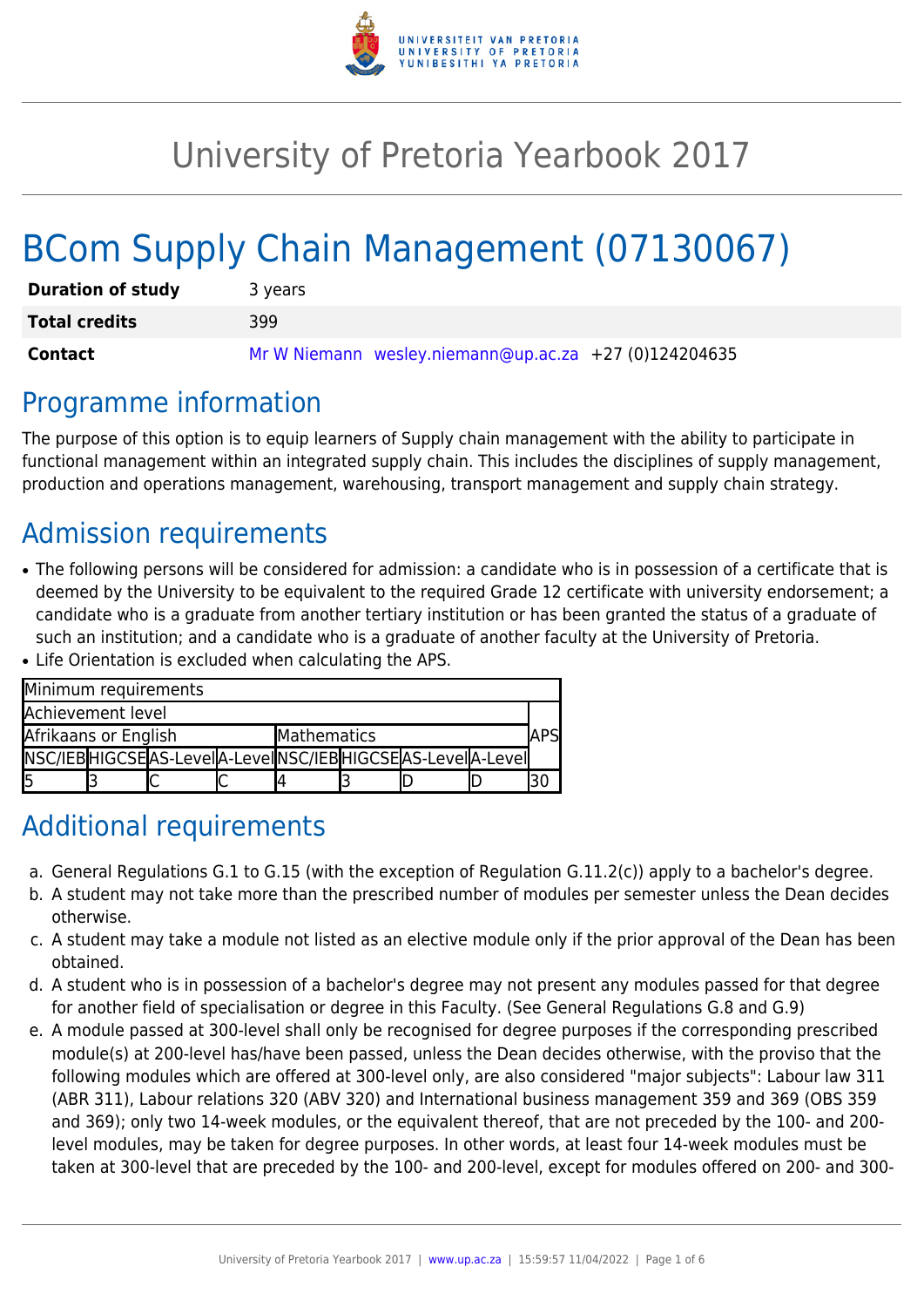

level only.

- f. A module already passed may only be repeated with the approval of the Dean.
- g. A module passed may not be taken into account for more than one degree or field of specialisation.
- h. It remains the student's responsibility to ascertain, prior to registration, whether all the modules he/she intends taking can be accommodated in the class, test and examination timetables.
- i. The Faculty of Economic and Management Sciences supports an outcomes-based education system and places a high premium on the development of specific academic competences. Class attendance in all modules and for the full duration of all programmes is therefore compulsory for all students.
- j. The Dean has the right of authorisation regarding matters not provided for in the General Regulations or the Faculty Regulations.

# Other programme-specific information

**Note**: See the alphabetical list of modules for prerequisites of all modules.

FRK 122 is a terminating module. Candidates will not be able to continue with Financial accounting in the second or third year.

FBS 212 and 222 are terminating modules. Candidates will not be able to continue with Financial management at 300-level.

#### **Specialisation modules**: OBS 316 and 326.

#### **"Major subject"**

To be considered a "major subject" the equivalent of four 14-week modules, including two at 300-level, must be passed provided that:

- the following modules which are offered at 300-level only, are also considered "major subjects": Labour law 311 (ABR 311), Labour relations 320 (ABV 320), and International business management 359 and 369 (OBS 359 and 369);
- only two 14-week modules, or the equivalent thereof, that are not preceded by the 100- and 200-level modules, may be taken for degree purposes. In other words, at least four 14-week modules must be taken at 300-level that are preceded by the 100- and 200-level, except for modules offered on 200- and 300-level only.

### Promotion to next study year

According to General Regulation G.3 students have to comply with certain requirements as set by the Faculty Board.

- a. A student must pass at least 4 core semester or 2 core year modules to be admitted to the subsequent year of study.
- b. If a student has passed less than the required minimum of 4 core semester or 2 core year modules, he/she will not be readmitted to the Faculty of Economic and Management Sciences. Such a student may apply in writing to the Faculty's Admissions Committee to be readmitted conditionally – with the proviso that the Admissions Committee may set further conditions with regards to the student's academic progress. The Faculty's Admissions Committee may deny a student's application for readmission.
- c. If a student has been readmitted conditionally, his/her academic progress will be monitored after the first semester examinations to determine whether he/she has complied with the requirements set by the Admissions Committee. If not, his/her studies will be suspended.
- d. A student whose studies have been suspended because of his/her poor academic performance has the right to appeal against the decision of the Faculty's Admissions Committee.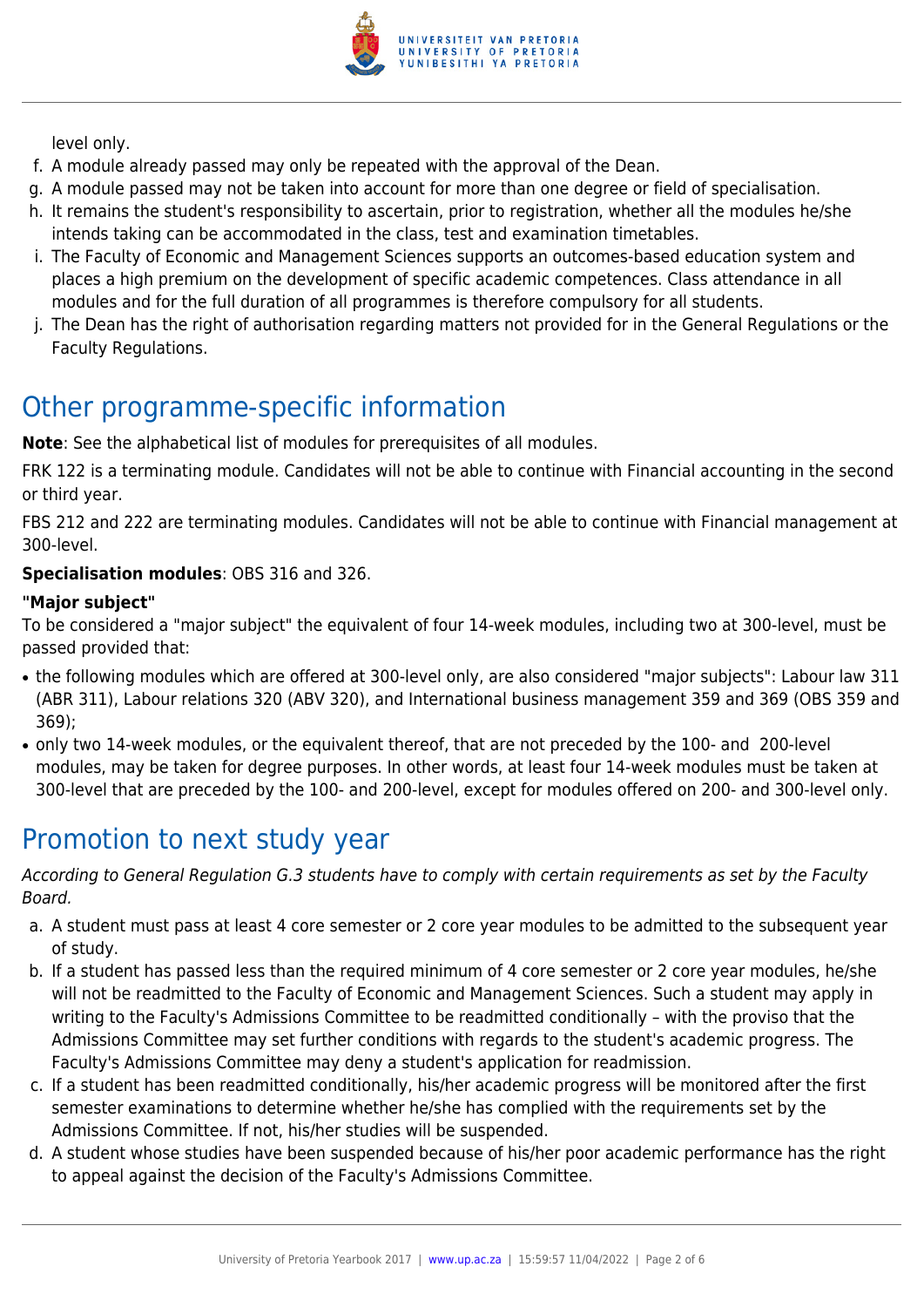

- e. A student may be refused promotion to a subsequent year of study if the prescribed tuition fees are not paid.
- f. A student may be refused admission to the examination, or promotion to a subsequent year of study or promotion in a module (if applicable) if he/ she fails to fulfil the attendance requirements. Class attendance in all modules and for the full duration of all programmes is compulsory for all students.

# Pass with distinction

- a. A degree may be awarded with distinction provided the candidate meets the following criteria:
- i. Completes the degree within three years;
- ii. Obtains a Cumulative Grade Point Average CGPA) of 75%;
- iii. Repeated passed modules will not be considered. The initial pass mark of module will be used when calculating the GPA.
- b. Transferees from other faculties and from other universities who still complete their bachelor degrees (including credits transferred and recognised from the degrees they registered for originally) within three years will be considered as exceptional cases by the Dean.
- c. The GPA will be not be rounded up to a whole number.
- d. Exceptional cases will be considered by the Dean.

## General information

#### **Minimum requirements for bachelor's degrees; semester and year modules; new regulations**

- 1. Students who commenced their studies before 2015 must complete the programme in terms of the curriculum of the year in which they commenced their studies, or in terms of the curriculum of the year in which they switched to their current field of specialisation. Students who prefer to do so may, however, apply to change over to the latest curriculum, but then they should comply with all the requirements thereof and they may not revert to the regulations of an earlier year.
- 2. Students who are registering for a degree programme for the first time in 2015 must take the modules indicated under the particular field of specialisation.

**Please note**: Only two 14-week modules, or the equivalent thereof, that are not preceded by the 100- and 200 level modules, may be taken for degree purposes. In other words, at least four 14-week modules must be taken at 300-level that are preceded by the 100- and 200-level, except for modules offered on 200- and 300-level only. It is thus the responsibility of students to ensure before registration, that their curricula comply with all the requirements of the applicable regulations.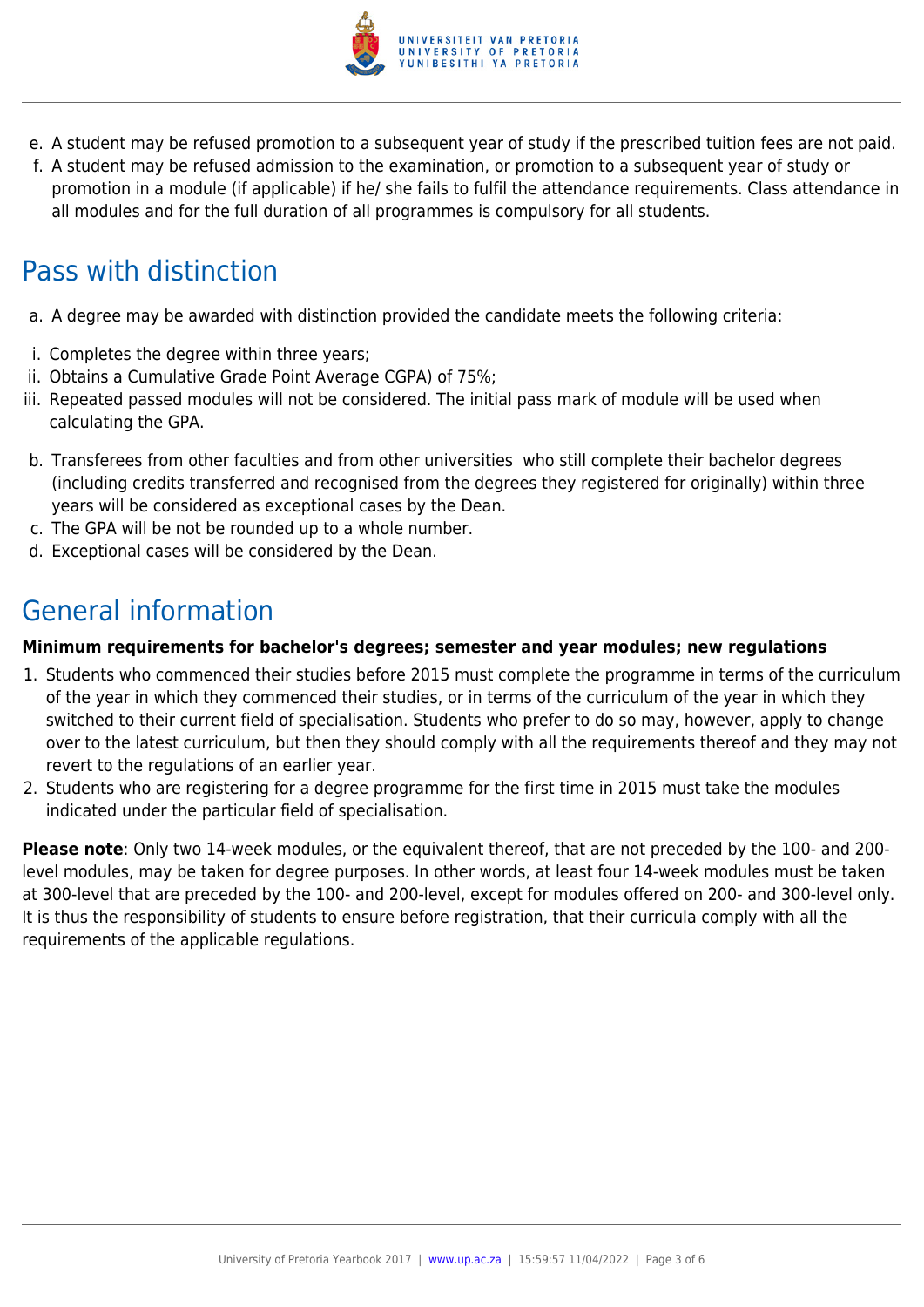

### Curriculum: Year 1

#### **Minimum credits: 120**

#### **Fundamental modules**

[Academic information management 101](https://www.up.ac.za/yearbooks/2017/modules/view/AIM 101) (AIM 101) - Credits: 6.00 [Academic literacy for Economic and Management Sciences 124](https://www.up.ac.za/yearbooks/2017/modules/view/ALL 124) (ALL 124) - Credits: 6.00 [Academic orientation 107](https://www.up.ac.za/yearbooks/2017/modules/view/UPO 107) (UPO 107) - Credits: 0.00

#### **Core modules**

[Marketing Management 120](https://www.up.ac.za/yearbooks/2017/modules/view/BEM 120) (BEM 120) - Credits: 10.00 [Economics 110](https://www.up.ac.za/yearbooks/2017/modules/view/EKN 110) (EKN 110) - Credits: 10.00 [Economics 120](https://www.up.ac.za/yearbooks/2017/modules/view/EKN 120) (EKN 120) - Credits: 10.00 [Financial accounting 111](https://www.up.ac.za/yearbooks/2017/modules/view/FRK 111) (FRK 111) - Credits: 10.00 [Informatics 112](https://www.up.ac.za/yearbooks/2017/modules/view/INF 112) (INF 112) - Credits: 10.00 [Business management 114](https://www.up.ac.za/yearbooks/2017/modules/view/OBS 114) (OBS 114) - Credits: 10.00 [Business management 124](https://www.up.ac.za/yearbooks/2017/modules/view/OBS 124) (OBS 124) - Credits: 10.00 [Statistics 110](https://www.up.ac.za/yearbooks/2017/modules/view/STK 110) (STK 110) - Credits: 13.00 [Statistics 113](https://www.up.ac.za/yearbooks/2017/modules/view/STK 113) (STK 113) - Credits: 11.00 [Statistics 120](https://www.up.ac.za/yearbooks/2017/modules/view/STK 120) (STK 120) - Credits: 13.00 [Statistics 123](https://www.up.ac.za/yearbooks/2017/modules/view/STK 123) (STK 123) - Credits: 12.00 [Financial accounting 122](https://www.up.ac.za/yearbooks/2017/modules/view/FRK 122) (FRK 122) - Credits: 12.00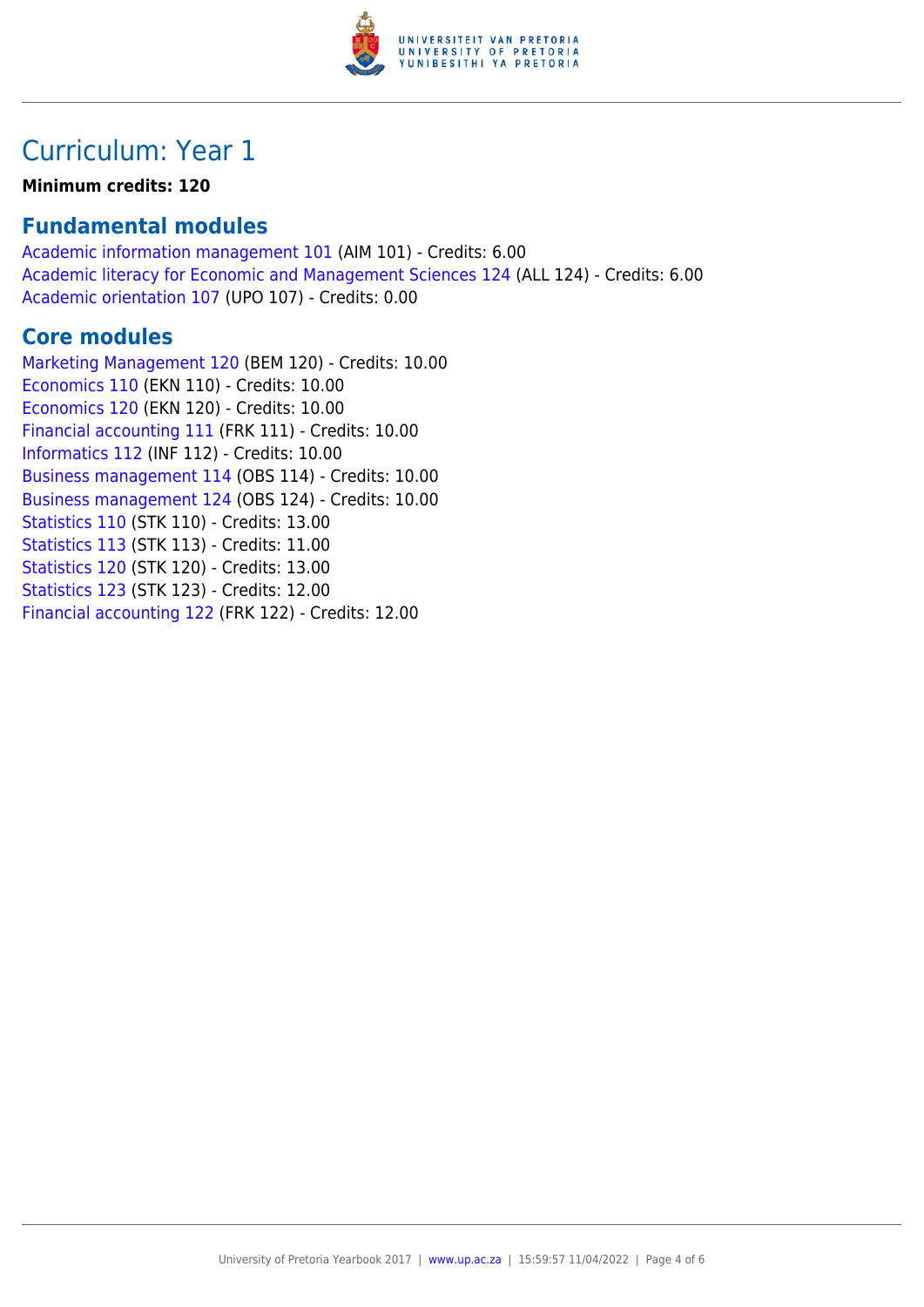

### Curriculum: Year 2

**Minimum credits: 159**

#### **Fundamental modules**

[Introduction to moral and political philosophy 251](https://www.up.ac.za/yearbooks/2017/modules/view/FIL 251) (FIL 251) - Credits: 10.00

#### **Core modules**

[Business law 210](https://www.up.ac.za/yearbooks/2017/modules/view/BER 210) (BER 210) - Credits: 16.00 [Business law 220](https://www.up.ac.za/yearbooks/2017/modules/view/BER 220) (BER 220) - Credits: 16.00 [Business management 210](https://www.up.ac.za/yearbooks/2017/modules/view/OBS 210) (OBS 210) - Credits: 16.00 [Supply chain management 216](https://www.up.ac.za/yearbooks/2017/modules/view/OBS 216) (OBS 216) - Credits: 16.00 [Business management 220](https://www.up.ac.za/yearbooks/2017/modules/view/OBS 220) (OBS 220) - Credits: 16.00 [Supply chain management 226](https://www.up.ac.za/yearbooks/2017/modules/view/OBS 226) (OBS 226) - Credits: 16.00 [Financial management 212](https://www.up.ac.za/yearbooks/2017/modules/view/FBS 212) (FBS 212) - Credits: 16.00 [Financial management 222](https://www.up.ac.za/yearbooks/2017/modules/view/FBS 222) (FBS 222) - Credits: 16.00 [Consumer behaviour 212](https://www.up.ac.za/yearbooks/2017/modules/view/BEM 212) (BEM 212) - Credits: 16.00 [Communication management 281](https://www.up.ac.za/yearbooks/2017/modules/view/KOB 281) (KOB 281) - Credits: 5.00